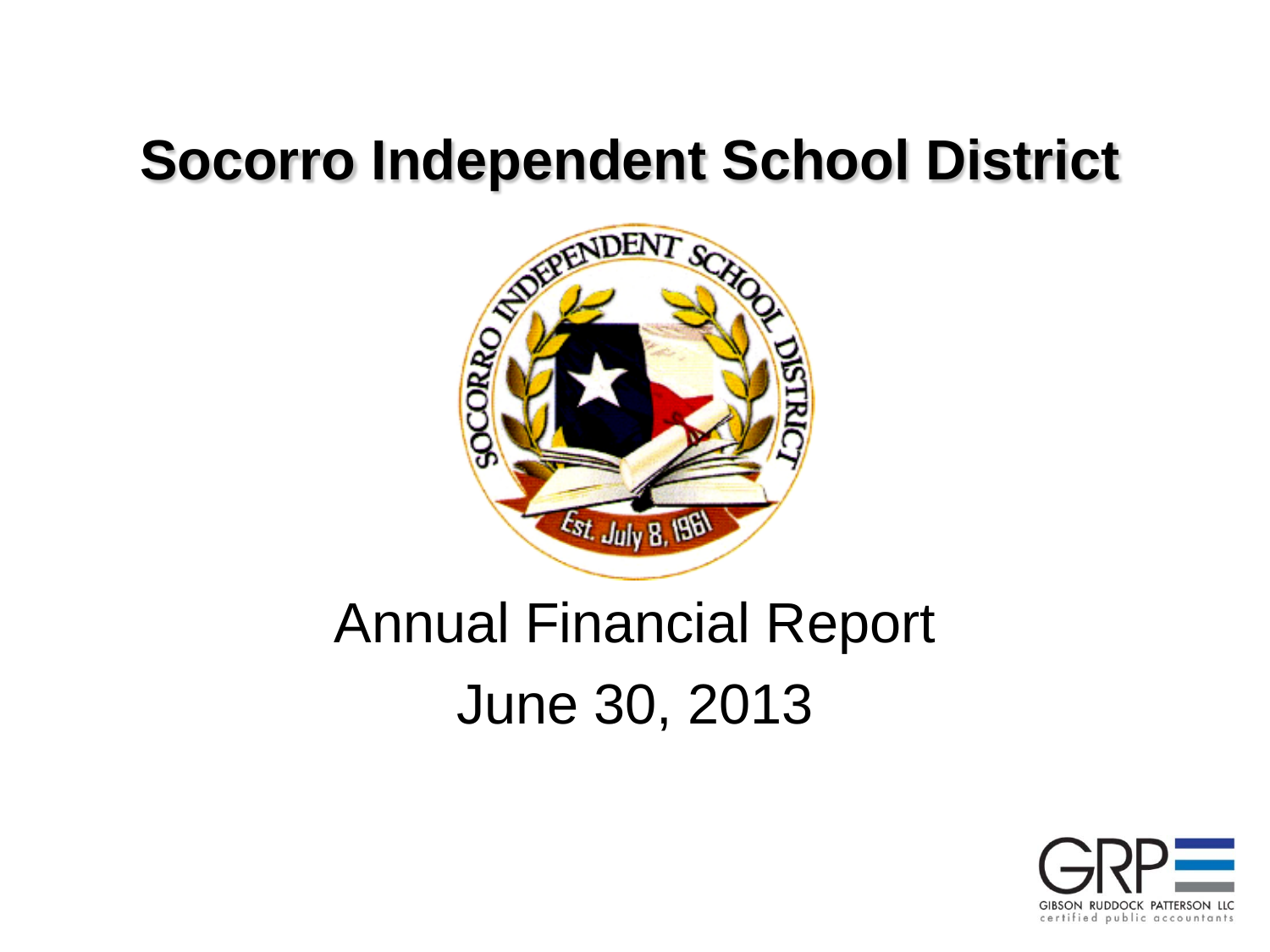# **Socorro Independent School District** Comparison of District Revenue

**EPENDENT SC** 

Est. July 8, 1961

SOCORRO



\*Due to the change of fiscal year-end, 2011 represents only ten months of activity.

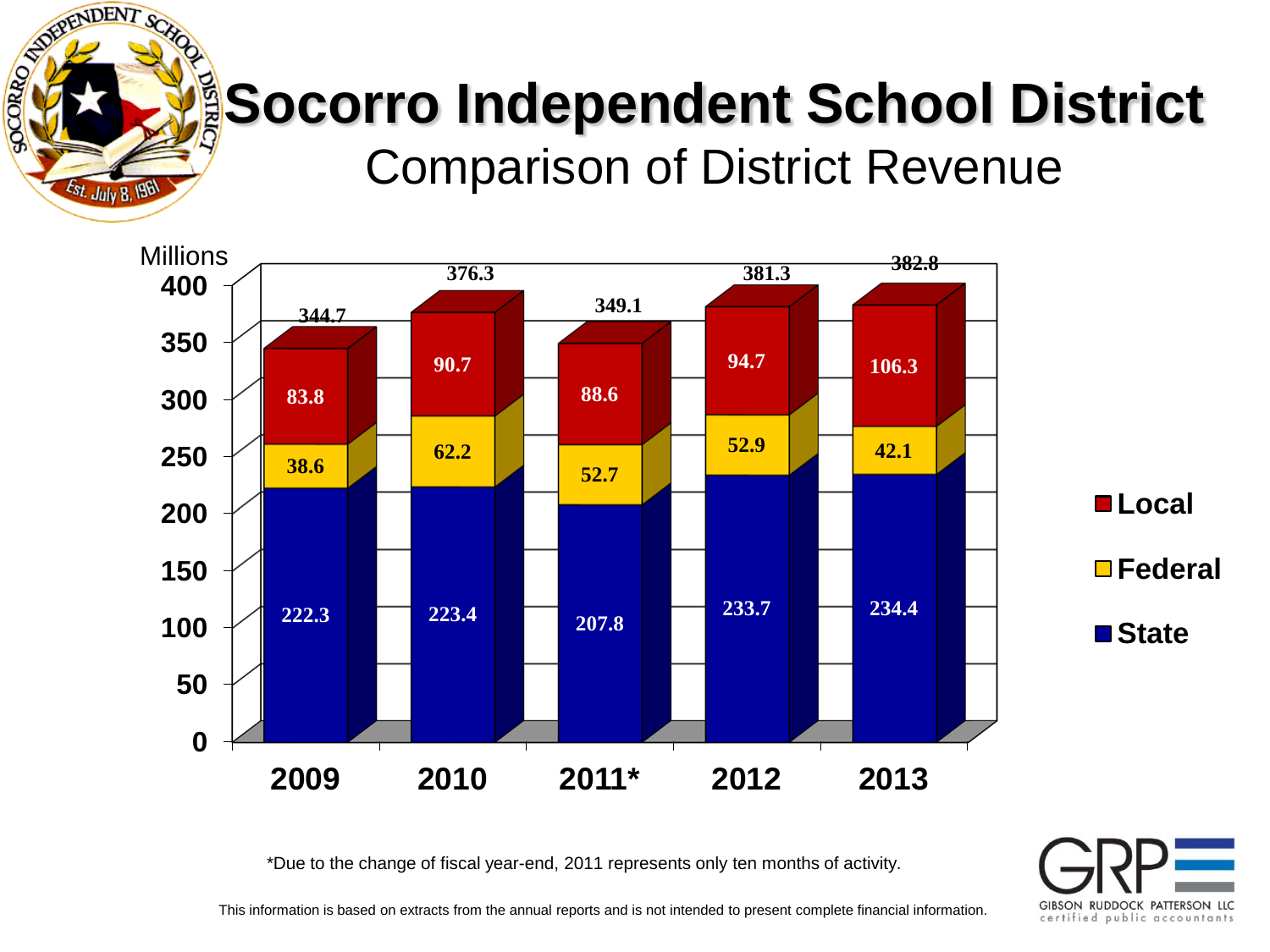

# **Socorro Independent School District**

% Comparison of District Revenue



\*Due to the change of fiscal year-end, 2011 represents only ten months of activity.

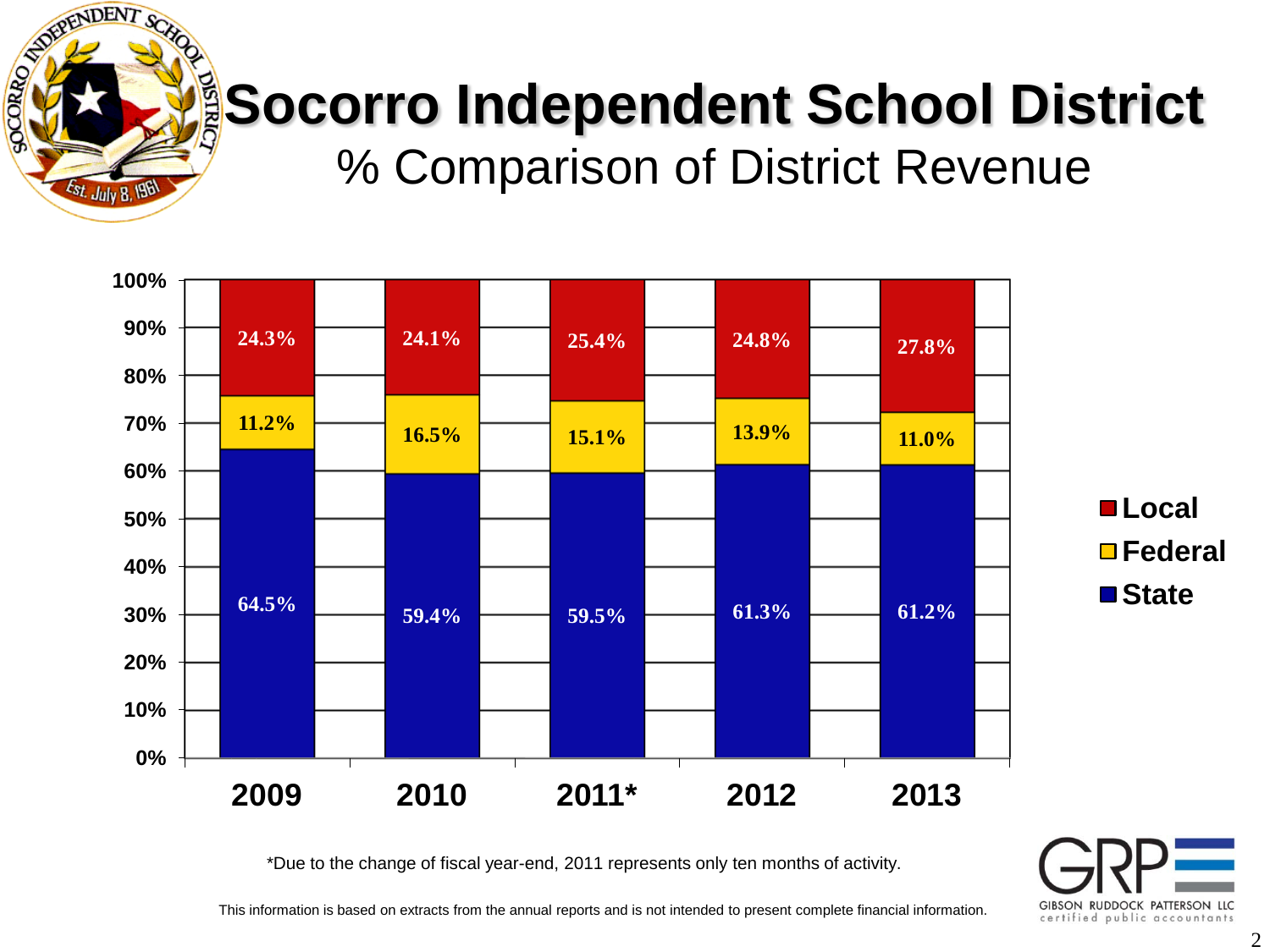

## **Socorro Independent School District** General Fund Expenditures



GIBSON RUDDOCK PATTERSON LLC certified public accountants

Graph does not include debt service (71) and capital outlay (81), includes instruction from Fund 266.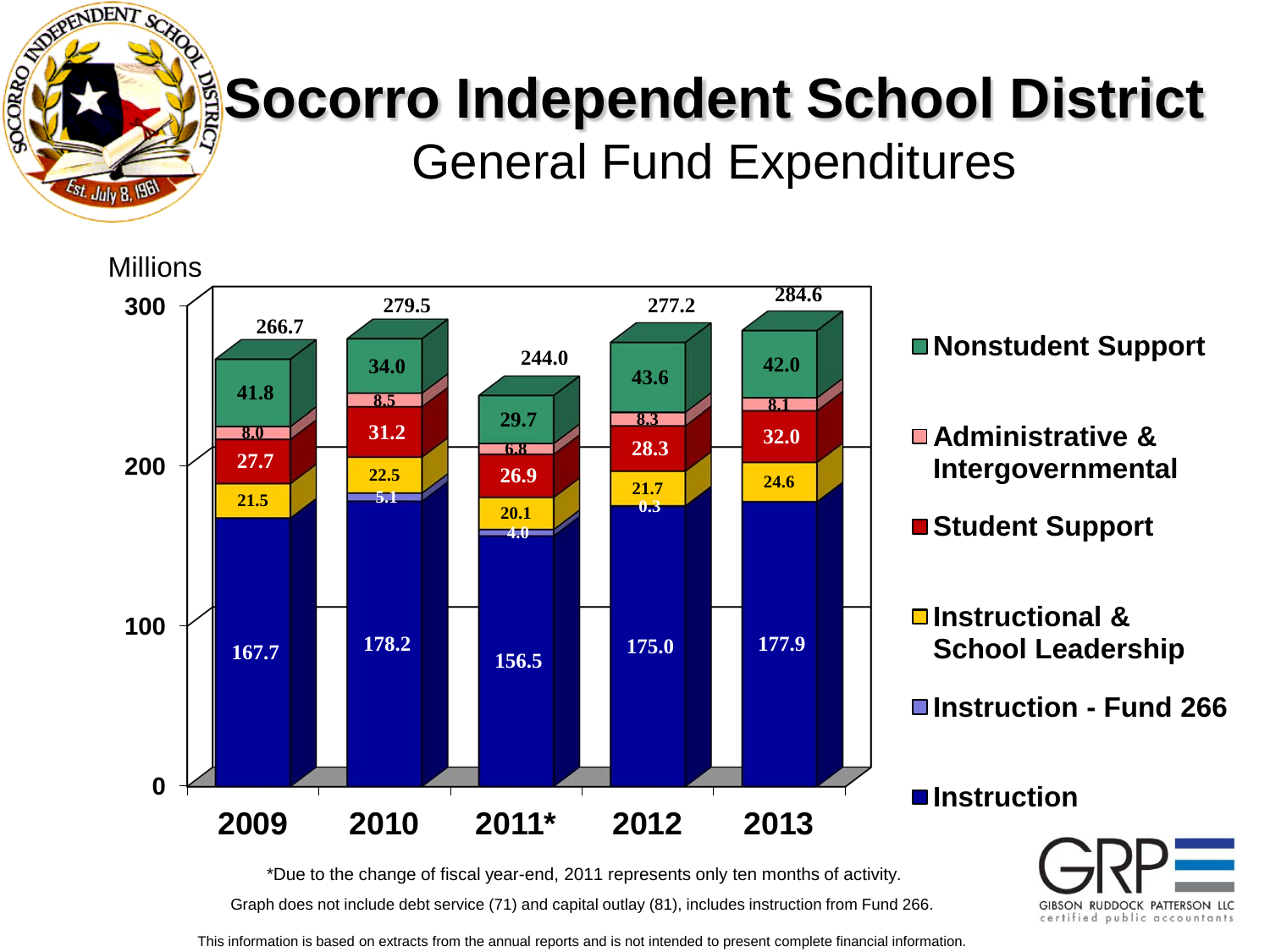# **Socorro Independent School District**

**RENDENT SC** 

Est. July 8, 1961

**SOCORRO** 

Breakdown of Each Dollar Spent on General Fund Expenditures\*





GIBSON RUDDOCK PATTERSON LLC certified public accountants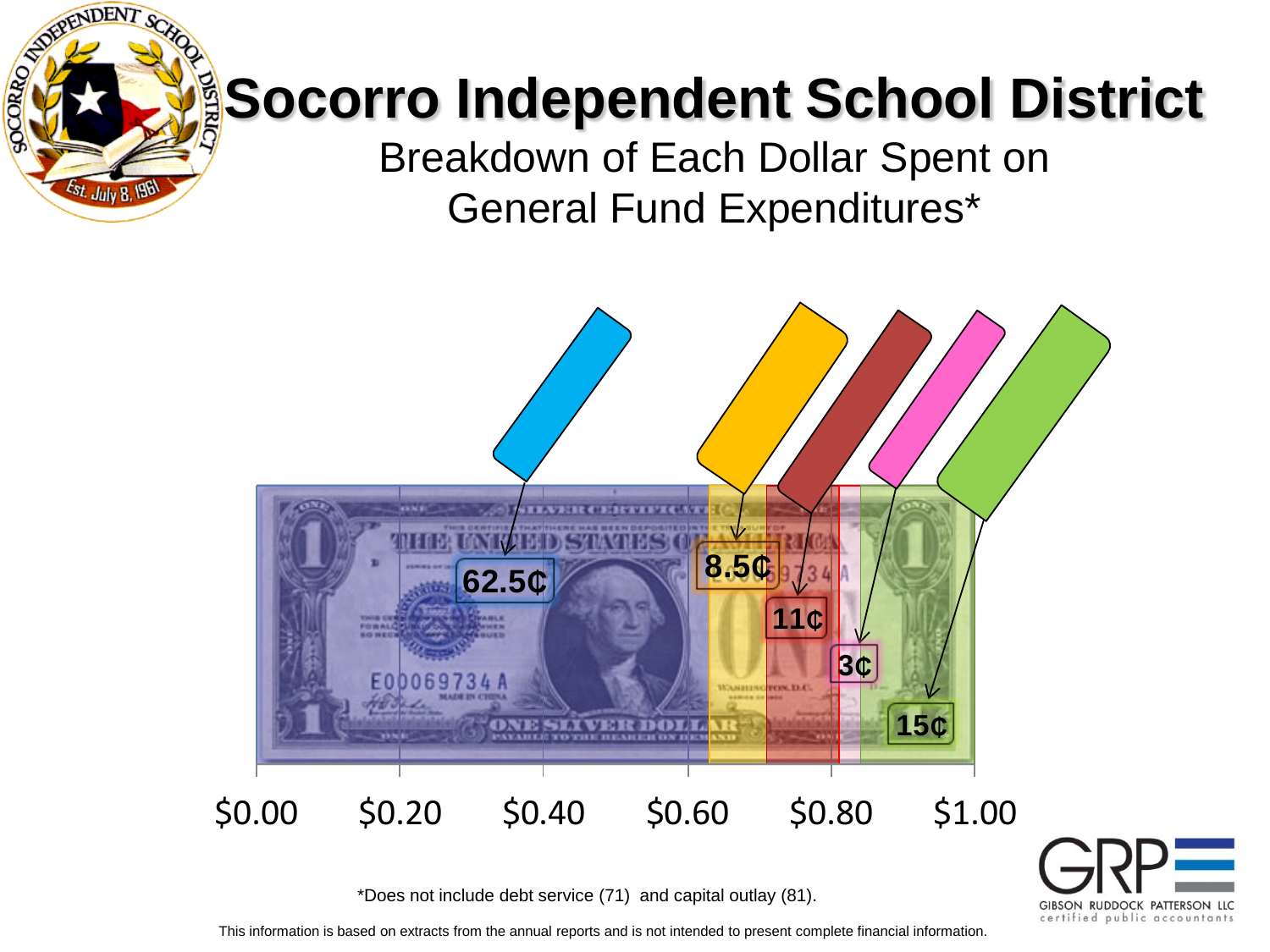

# **Socorro Independent School District**

General Fund Per Pupil Expenditures & State Revenue



GIBSON RUDDOCK PATTERSON LLC certified public accountants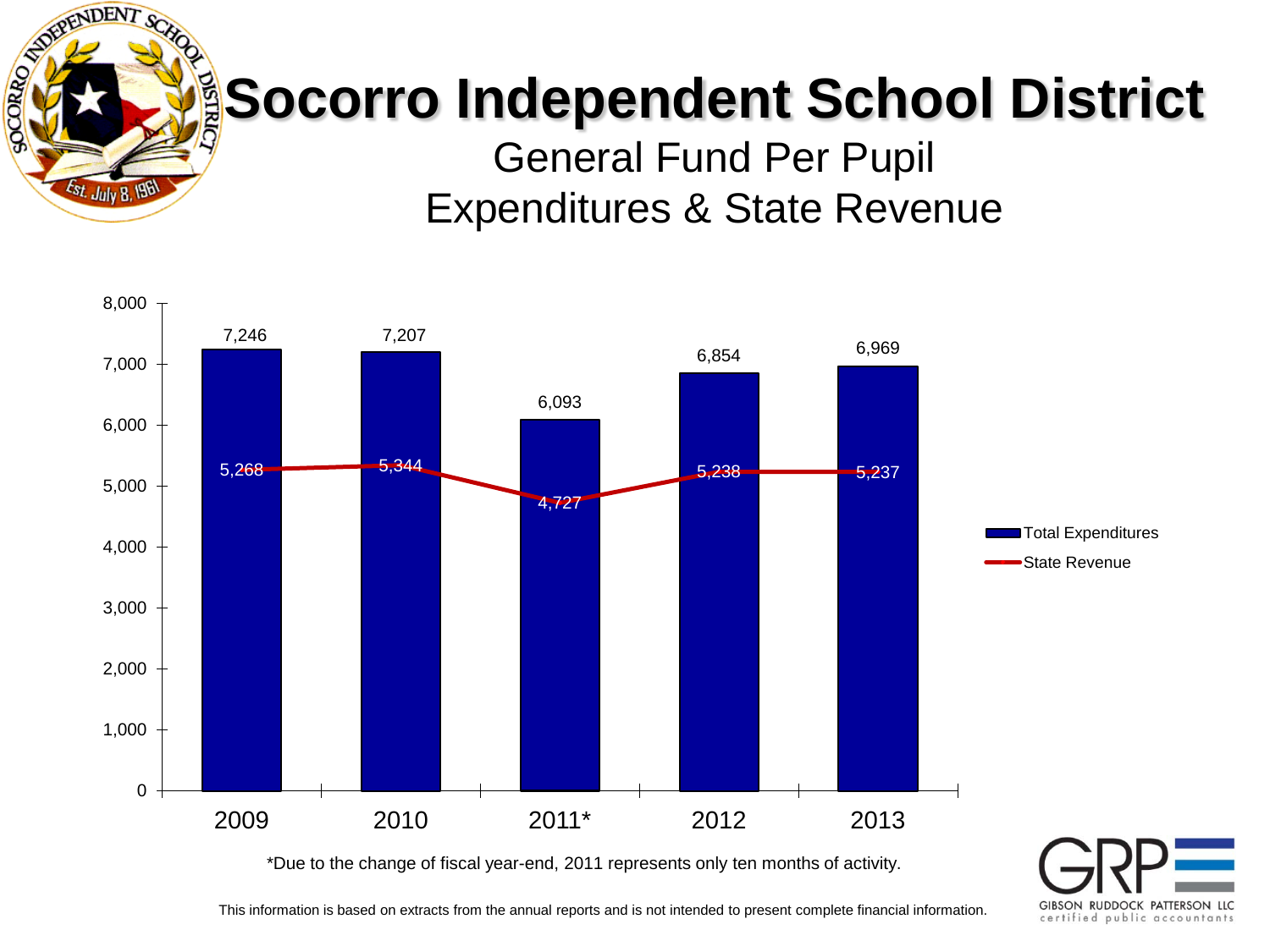

#### **Socorro Independent School District** General Fund Balance

**Millions** 



This information is based on extracts from the annual reports and is not intended to present complete financial information.

GIBSON RUDDOCK PATTERSON LLC certified public accountants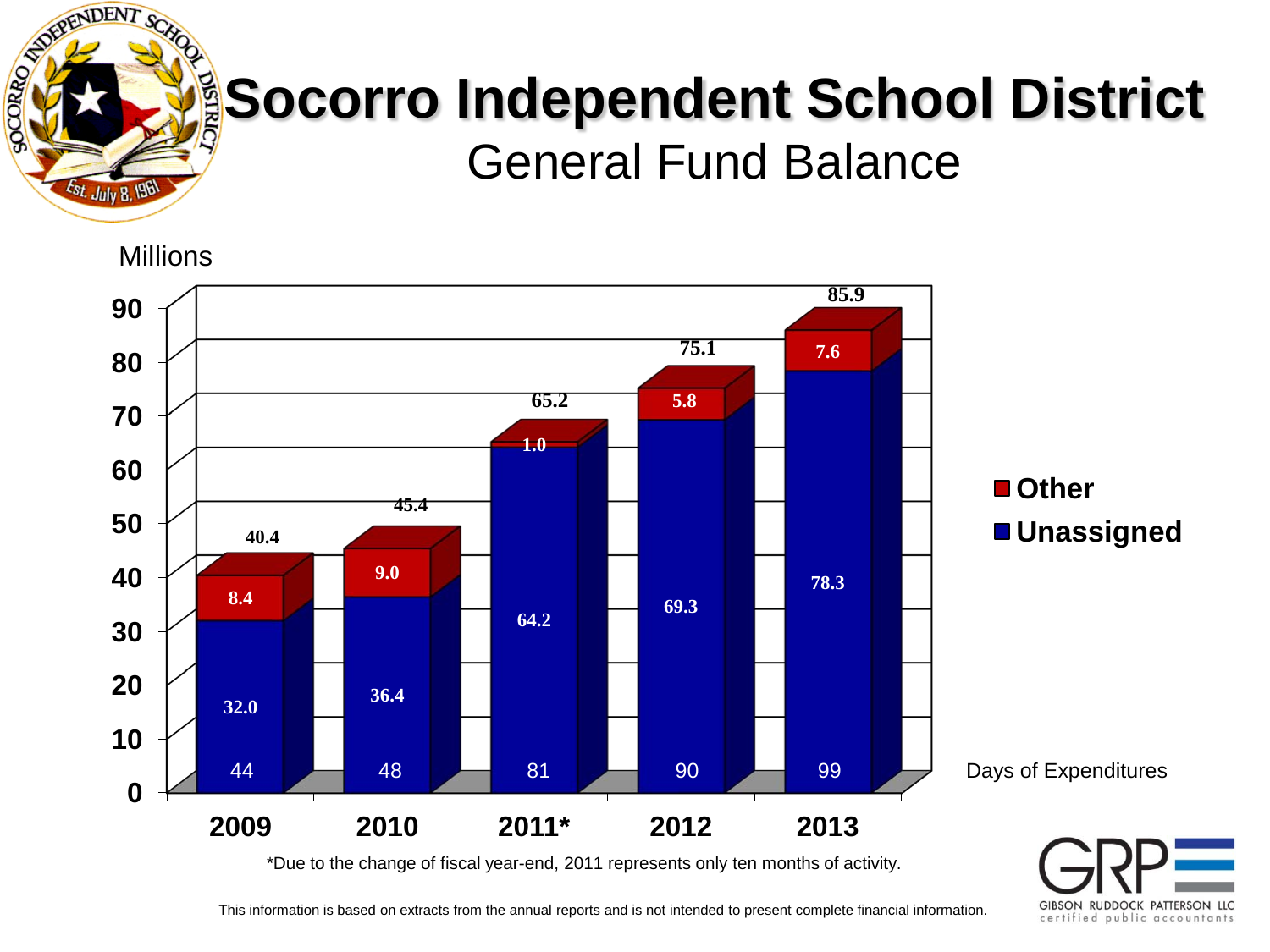

## **Socorro Independent School District** Refined ADA



\*Due to the change of fiscal year-end, 2011 represents only ten months of activity.